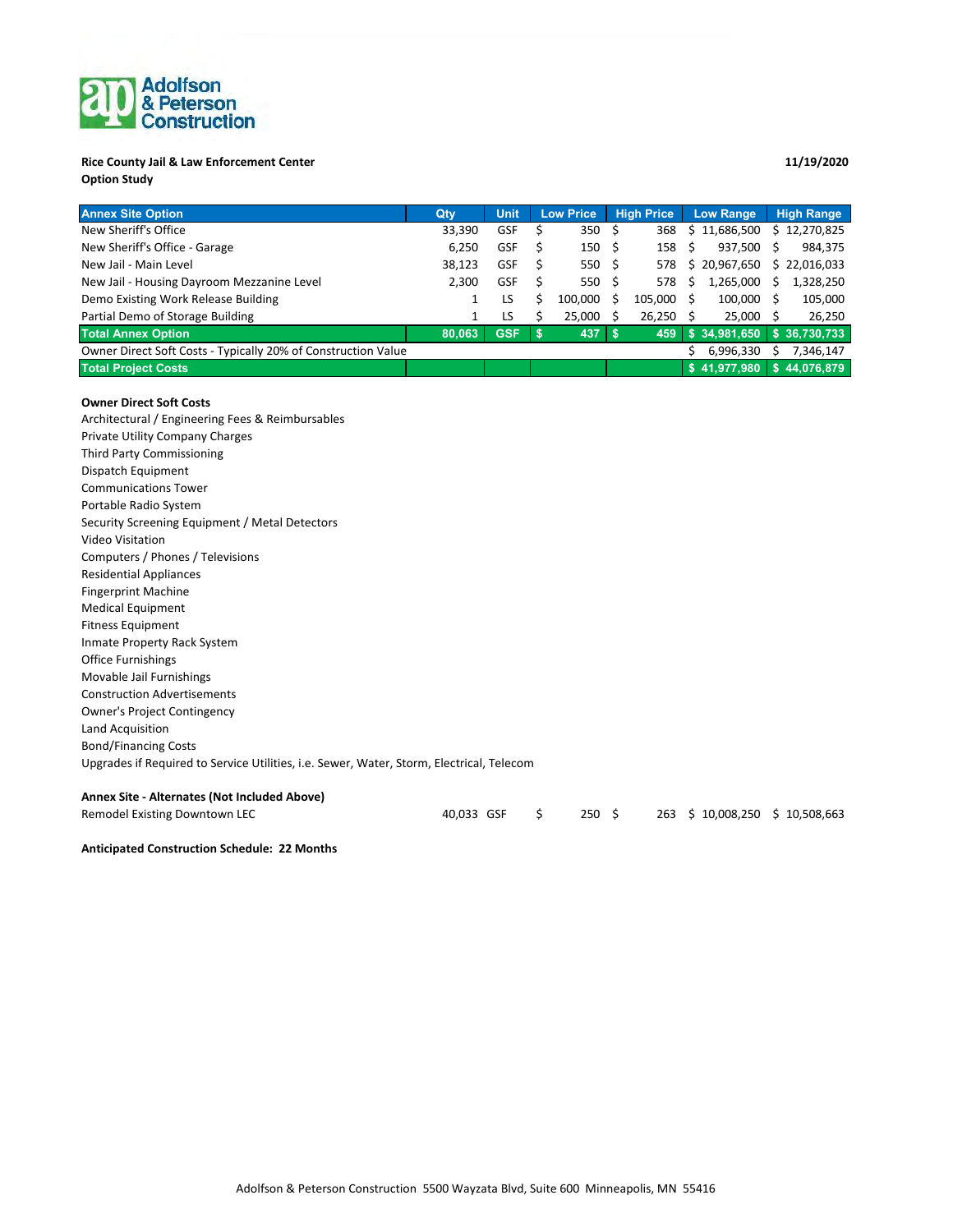# Adolfson<br>& Peterson<br>Construction

### **Rice County Jail & Law Enforcement Center 11/19/2020 Option Study**

| <b>Greenfield Site Option</b>                                 | Qty     | Unit       | <b>High Price</b><br><b>Low Price</b> |                  | <b>Low Range</b> | <b>High Range</b>         |                 |
|---------------------------------------------------------------|---------|------------|---------------------------------------|------------------|------------------|---------------------------|-----------------|
| New Sheriff's Office                                          | 34,205  | <b>GSF</b> |                                       | 350 \$           | 368              | \$11,971,750              | \$12,570,338    |
| New Sheriff's Office - Garage                                 | 6.250   | <b>GSF</b> |                                       | 150 <sup>5</sup> | 158              | 937.500<br>- S            | 984,375<br>S    |
| New Jail - Main Level                                         | 38,123  | <b>GSF</b> | S                                     | 550 \$           | 578              | \$20,967,650              | \$22,016,033    |
| New Jail - Mezzanine Level                                    | 2.300   | <b>GSF</b> |                                       | 550 \$           | 578              | 1,265,000<br>S.           | 1,328,250<br>S  |
| Training/Indoor Storage                                       | 20.520  | <b>GSF</b> |                                       | 150 <sup>5</sup> | 158              | 3.078.000<br><sub>S</sub> | 3,231,900<br>Ś. |
| <b>Total Greenfield Site Option</b>                           | 101.398 | <b>GSF</b> | √ S                                   | 377 S            | 396              | \$38,219,900              | \$40.130.895    |
| Owner Direct Soft Costs - Typically 20% of Construction Value |         |            |                                       |                  |                  | 7,643,980                 | 8,026,179       |
| <b>Total Project Costs</b>                                    |         |            |                                       |                  |                  | \$45,863,880              | \$48,157,074    |

#### **Owner Direct Soft Costs**

Architectural / Engineering Fees & Reimbursables Private Utility Company Charges Third Party Commissioning Dispatch Equipment Communications Tower Portable Radio System Security Screening Equipment / Metal Detectors Video Visitation Computers / Phones / Televisions Residential Appliances Fingerprint Machine Medical Equipment Fitness Equipment Inmate Property Rack System Office Furnishings Movable Jail Furnishings Construction Advertisements Owner's Project Contingency Land Acquisition Bond/Financing Costs Upgrades if Required to Service Utilities, i.e. Sewer, Water, Storm, Electrical, Telecom **Greenfield Site - Alternates (Not Included Above)**

| Remodel Existing Downtown LEC | 40,033 GSF \$ |  | $250 \pm 5$ |  | 263 \$10,008,250 \$10,508,663 |  |
|-------------------------------|---------------|--|-------------|--|-------------------------------|--|
|-------------------------------|---------------|--|-------------|--|-------------------------------|--|

**Anticipated Construction Schedule: 22 Months**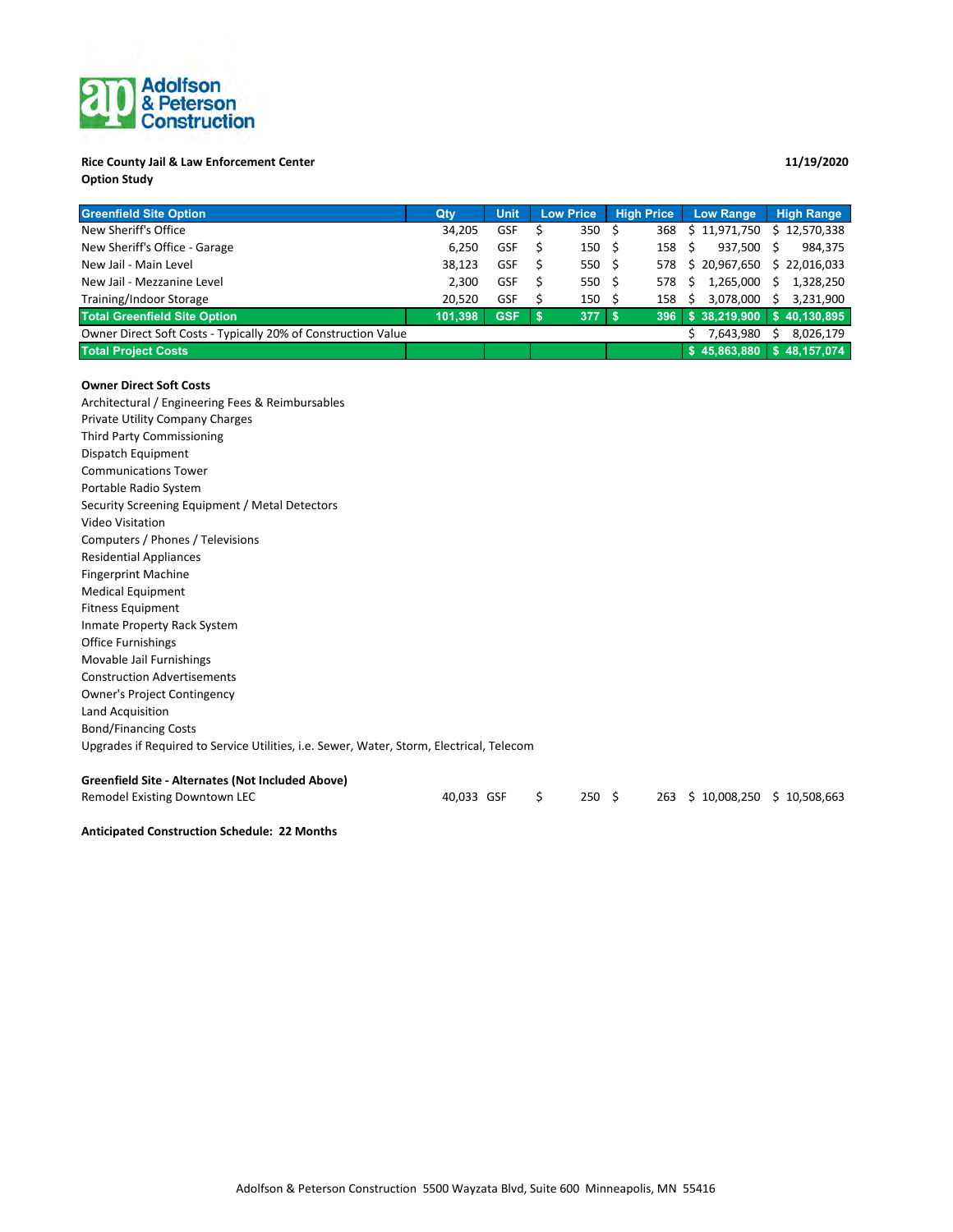# Adolfson<br>& Peterson

#### **Rice County Jail & Law Enforcement Center 11/19/2020 Option Study**

### **Downtown Option - New Jail & Remodel Existing LEC Qty Unit Low Price High Price Low Range High Range** New Jail Ground Level 2012 13,890 GSF \$ 550 \$ 578 \$ 57639,500 \$ 8,021,475 New Jail First Level 20,649,550 SM 39,220 GSF \$ 550 \$ 578 \$ 21,571,000 \$ 22,649,550 New Jail - Housing Dayroom Mezzanine Level 2,300 GSF \$ 550 \$ 578 \$ 1,265,000 \$ 1,328,250 New Secure Garage 25,872 GSF \$ 150 \$ 158 \$ 3,880,800 \$ 4,074,840 New Facility Garage 2008,750 COM 2010 1500 COSF \$ 150 \$ 158 \$ 155,000 \$ 708,750 New Two-Level Shared Public Lobby 1,350 GSF \$ 350 \$ 368 \$ 472,500 \$ 496,125 Remodel Existing LEC 200 263 CH 40,033 GSF \$ 250 \$ 263 \$ 10,008,250 \$ 10,508,663 Demo Existing Facility Garage 1 22,500 1 EA \$ 50,000 \$ 52,500 \$ 50,000 \$ 52,500 Demo Existing Buildings 6 Australian 1990 10 Company 10 CH Australian 1 Company 1 Company 1 Company 1 Company 1 Company 1 Company 1 Company 1 Company 1 Company 1 Company 1 Company 1 Company 1 Company 1 Company 1 Company 1 Extended Schedule due to Phasing/Logistics **8 MOS \$ 95,000 \$ 99,750 \$ 760,000 \$ 798,000 Total Downtown Option GSF 127,165 \$ 366 \$ 46,572,050 385 \$ \$ 48,900,653** Owner Direct Soft Costs - Typically 20% of Construction Value 5 9,314,410 \$ 9,314,410 \$ 9,780,131 **Total Project Costs \$ 58,680,783 55,886,460 \$**

#### **Owner Direct Soft Costs**

Architectural / Engineering Fees & Reimbursables Private Utility Company Charges Third Party Commissioning Dispatch Equipment Communications Tower Portable Radio System Security Screening Equipment / Metal Detectors Video Visitation Computers / Phones / Televisions Residential Appliances Fingerprint Machine Medical Equipment Fitness Equipment Inmate Property Rack System Office Furnishings Movable Jail Furnishings Construction Advertisements Owner's Project Contingency Land Acquisition Bond/Financing Costs Upgrades if Required to Service Utilities, i.e. Sewer, Water, Storm, Electrical, Telecom

#### **Downtown Option Alternates (Not Included Above)**

| Close 1st Ave NW & Convert to Parking           |                               | 750,000 \$ 787,500 |
|-------------------------------------------------|-------------------------------|--------------------|
| Purchase Annex Site                             | \$ 2,500,000 \$ 2,500,000     |                    |
| Premium for New LEC versus Remodel Existing LEC | $$4,253,300 \quad $4,465,965$ |                    |

**Anticipated Construction Schedule: 30 Months (22 Months for New Jail & 8 Months for LEC Remodel)**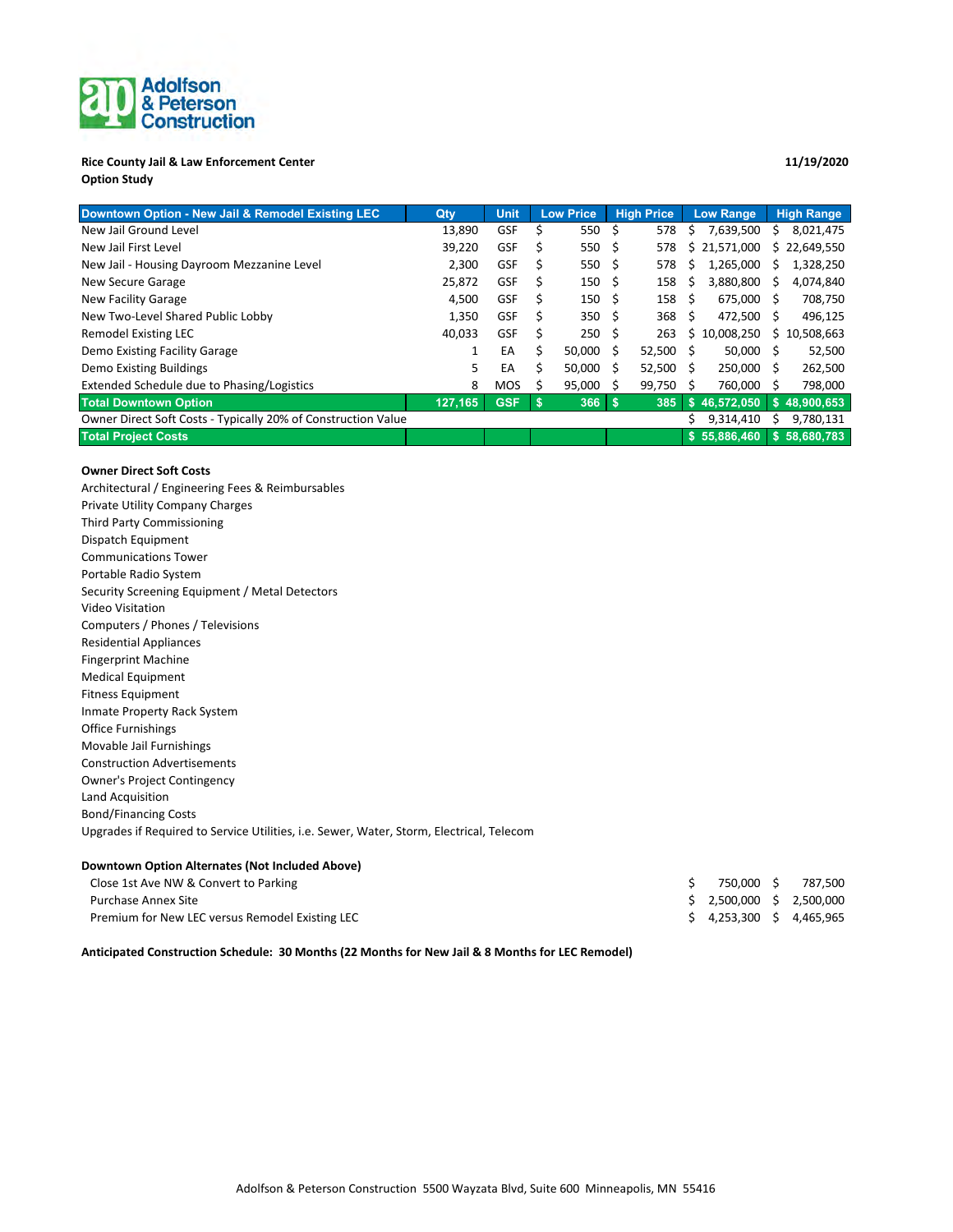## Adolfson<br>& Peterson

## **Rice County Jail & Law Enforcement Center 11/19/2020**

**Option Study**

| <b>Jail Only Option</b>                                       | Qtv    | <b>Unit</b> |  |        |     | Low Price High Price Low Range | High Range                  |  |
|---------------------------------------------------------------|--------|-------------|--|--------|-----|--------------------------------|-----------------------------|--|
| New Jail - Main Level                                         | 38.123 | <b>GSF</b>  |  | 550S   |     | 578 \$ 20.967.650              | \$22,016,033                |  |
| New Jail - Mezzanine Level                                    | 2.300  | <b>GSF</b>  |  | 550 \$ | 578 | 1.265.000                      | 1.328.250                   |  |
| <b>Total Jail Only Option</b>                                 | 40.423 | GSF \$      |  | 550 \$ |     | 578 \$22,232,650 \$23,344,283  |                             |  |
| Owner Direct Soft Costs - Typically 20% of Construction Value |        |             |  |        |     | 4.446.530                      | 4.668.857                   |  |
| <b>Total Project Costs</b>                                    |        |             |  |        |     |                                | $$26,679,180$ $$28,013,139$ |  |

#### **Owner Direct Soft Costs**

Architectural / Engineering Fees & Reimbursables Private Utility Company Charges Third Party Commissioning Dispatch Equipment Communications Tower Portable Radio System Security Screening Equipment / Metal Detectors Video Visitation Computers / Phones / Televisions Residential Appliances Fingerprint Machine Medical Equipment Fitness Equipment Inmate Property Rack System Office Furnishings Movable Jail Furnishings Construction Advertisements Owner's Project Contingency Land Acquisition Bond/Financing Costs Upgrades if Required to Service Utilities, i.e. Sewer, Water, Storm, Electrical, Telecom **Anticipated Construction Schedule: 22 Months Jail Only Alternates (Not Included Above) - Annex Site** Existing Work Release Building to Remain Partial Demo of Storage Building 1 LS \$ 25,000 \$ 26,250 \$ 25,000 \$ 26,250 \$ 25,000 \$ 26,250 **Jail Only Alternates (Not Included Above) - Greenfield Site** No Demolition Required **Jail Only Alternates (Not Included Above) - Downtown Site** Demo Existing Facility Garage 1 22,500 1 EA \$ 50,000 \$ 52,500 \$ 50,000 \$ 52,500

Demo Existing Buildings **5 CA \$ 50,000 \$ 52,500 \$ 262,500** \$ 262,500